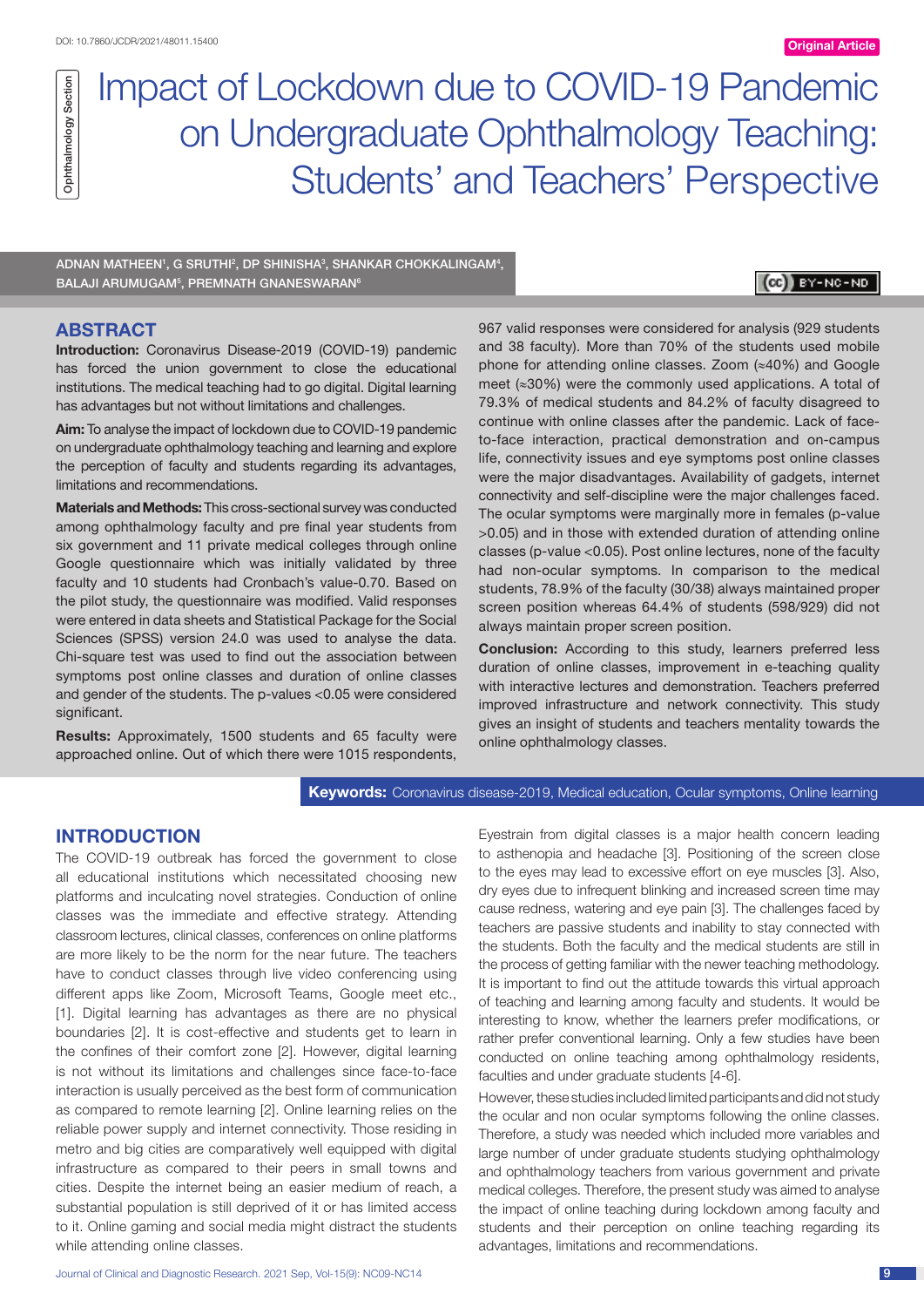### **MATERIALS AND METHODS**

This cross-sectional study was a questionnaire based online survey conducted at Chettinad Academy of Research and Education, Chennai, Tamil Nadu, India, after obtaining Institutional Ethics Committee approval vide letter number-152/IHEC/August 2020.

The target populations were ophthalmology faculty and pre final year students from 17 different medical colleges from Tamil Nadu, Pondicherry, Kerala and Maharashtra, which included 11 private colleges and six government medical colleges which were randomly selected. The study was conducted in the month of September 2020 i.e., after six months of online classes. A total of 1500 students and 65 faculty were included in this study using snowball sampling.

The questionnaire was developed in english language using Google forms. The questions included inquiries into participants' experiences on online learning and teaching sessions during the lockdown (March 2020 to December 2020). Some of the previous studies were referred to finalise the list of questions to be included [4,5].

#### **Study Procedure**

Three faculty (professors) and 10 students were invited, as a part of the questionnaire validation process to pilot-test the initial survey draft. The survey was modified based on their feedback. The questionnaire had a Cronbach's value of 0.70. To launch the survey, an introductory email was sent along with the survey's web link to the target population. Later two follow-up e-mail reminders were sent to the same groups. The questionnaire had 29 items for students and 27 for faculty. In the questionnaire, six items covered demographics, two items to determine the gadgets of choice used for learning and most commonly used online learning platform, one each to determine number of months attending online ophthalmology classes, maintenance of proper screen position, type of refractive error, preferred method of online assessment, on having any ocular/ non ocular symptoms post online classes, whether lack of physical activity due to lockdown has affected the academic performance and whether the participants had tested positive for COVID-19 during the six months of lockdown period, twelve items determined participants' perception towards e-learning. Two questions were asked on whether the participants would like to attend/conduct classroom lectures/clinical postings if permitted by authorities. For teachers, three student centred questions were omitted and a question was added on the conduct of students during the online classes. The Likert scale [7] was used for five items to obtain the participants' attitude, six were yes/no questions and the rest were Multiple Choice Questions (MCQ). Participants were allowed to select multiple options for some questions when applicable.

# **STATISTICAL ANALYSIS**

The SPSS version 24.0 was used to analyse the collected data. Chisquare test was used to find the association between symptoms post online classes w.r.t gender and duration of online classes. The p-value <0.05 was considered as statistically significant.

## **RESULTS**

A total of 1565 individuals from 17 different medical colleges were approached and 1015 had responded to the survey. Out of 967 valid responses which were considered for analysis, 96% (929) were from pre final year medical students and 3.9% (38) from faculty who taught ophthalmology. The distribution of the study respondents (N=967) based on gender and institution is given in [Table/Fig-1].

All students were in the age group of 20-22 years. Around 42% of faculty were in the age group of 36-45, 23.7% in 25-35 age group, 15.8% in 56-65 age group, 13.2% in 46-55 age group and 5.2% were above 65 years of age.

|                                                                                                        | Female      | <b>Male</b> | <b>Government college</b> | <b>Private college</b> |  |  |
|--------------------------------------------------------------------------------------------------------|-------------|-------------|---------------------------|------------------------|--|--|
| <b>Students</b>                                                                                        | 361 (38.9%) | 568 (61.1%) | 335 (36.06%)              | 594 (63.94%)           |  |  |
| Faculty                                                                                                | 21 (55.26%) | 17 (44.74%) | 13 (34.24%)               | 25 (65.79%)            |  |  |
| <b>Table/Fig-11:</b> Distribution of the study respondents (N=967) based on gender and<br>institution. |             |             |                           |                        |  |  |

Zoom was the most commonly used online platform among faculty and medical students followed by Google meet. Around 41.2% of students (382/929) and 39.5% of faculty (15/38) used Zoom whereas around 30.5% students and 31.6% faculty used Google meet. Rest of them used Cisco Webex, Microsoft Teams, You tube etc., [Table/Fig-2].



Laptops were used by 52.6% of faculty (20/38) and mobile phones were used by 70.2% of students (652/929). Desktops and tablets were the other gadgets used [Table/Fig-3].



Though 50.4% of medical students and 95% of faculty agreed that conducting online classes is a good alternative to classroom lectures in the current scenario, 79.3% of medical students and 84.2% of faculty disagreed to continue with online classes after the pandemic. Eight hundred and forty students (90.4%) preferred that study materials be shared prior to the online classes and 771 (83%) preferred that recorded online lectures to be shared after respective online classes. Twenty six faculty (68.4%) preferred that study materials be shared prior to the online classes and 17 (44.7%) preferred that recorded online lectures to be shared after respective online classes.

Opportunity to continue learning and teaching during the lockdown was cited as the major advantage of online teaching [Table/Fig-4].

| Students (n=929)                                                                         | Faculty (n=38) |                                                |    |  |  |  |
|------------------------------------------------------------------------------------------|----------------|------------------------------------------------|----|--|--|--|
| Fase of access                                                                           | 406            | Fase of access                                 | 22 |  |  |  |
| Opportunity to interact with teachers                                                    | 150            | Opportunity to interact with<br>students       | 8  |  |  |  |
| Continue learning without attending college                                              | 780            | Continue learning without<br>attending college | 20 |  |  |  |
| Others (Having good attendance percentage)                                               | 277            | Others (pandemic situation)                    | 21 |  |  |  |
| Others (None)                                                                            | 64             | Others (Less peer diversion)                   |    |  |  |  |
| <b>[Table/Fig-4]:</b> Advantages of online classes (Multiple options could be selected). |                |                                                |    |  |  |  |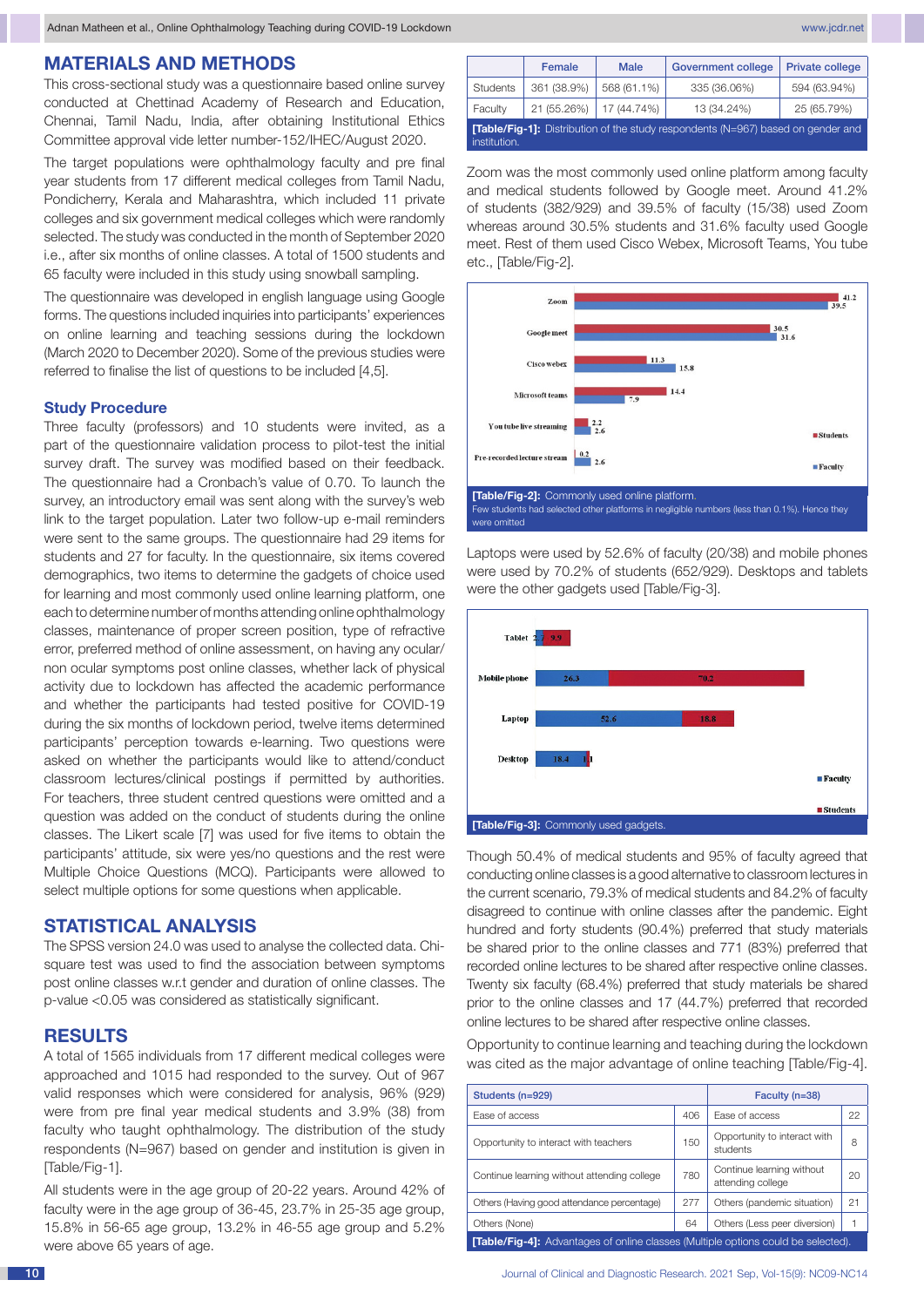Absence of practical demonstration and physical examination of patients were the major disadvantages faced during online classes [Table/Fig-5]. Internet connectivity was the major challenge faced by 79.9% of students (742/929) and 94.7% of faculty (36/38). Other major challenges faced by students were lack of self motivation and discipline (398/929) and interaction with faculty (186/929) and inability to concentrate (118/929) [Table/Fig-6].

| Students (n=929)                                                                            | Faculty (n=38) |                                                   |    |  |  |  |
|---------------------------------------------------------------------------------------------|----------------|---------------------------------------------------|----|--|--|--|
| I ack of face to face interaction with teachers                                             | 471            | Lack of face to face<br>interaction with teachers | 30 |  |  |  |
| Absence of practical demonstration                                                          | 791            | Absence of practical<br>demonstration             | 32 |  |  |  |
| Absence of physical examination of patients                                                 | 778            | Absence of physical<br>examination of patients    | 24 |  |  |  |
| Lack of group discussion                                                                    | 382            | Lack of group discussion                          | 17 |  |  |  |
| Online student feedback is limited                                                          | 113            | Online student feedback<br>is limited             | 13 |  |  |  |
| Missing out on-campus life                                                                  | 604            | Others (cannot rely on<br>attendance)             | 12 |  |  |  |
| <b>[Table/Fig-5]:</b> Disadvantages of online classes (Multiple options could be selected). |                |                                                   |    |  |  |  |

| Students (n=929)                                              | Faculty (n=38) |                                     |    |  |  |
|---------------------------------------------------------------|----------------|-------------------------------------|----|--|--|
| Internet connectivity                                         | 742            | Internet connectivity               | 36 |  |  |
| Availability of gadgets                                       | 268            | Availability of gadgets             | 17 |  |  |
| Self motivation and self discipline                           | 398            | Self motivation and self discipline | 12 |  |  |
| Others (Interaction with faculty)                             | 186            | Others (Interaction with students)  | 20 |  |  |
| Others (Inability to concentrate)                             | 118            |                                     |    |  |  |
| Others (support from faculty)                                 | 77             |                                     |    |  |  |
| Others (Electricity shutdown)                                 | 80             |                                     |    |  |  |
| Others (None)                                                 | 55             |                                     |    |  |  |
| <b>[Table/Fig-6]:</b> Challenges faced during online classes. |                |                                     |    |  |  |

Among the study population 58.9% of medical students (548/929) and 31.5% of faculty (12/38) had refractive errors. Myopia was the common refractive error among students and faculty. Ten faculty members had presbyopia [Table/Fig-7].

| <b>Refractive error</b>                                            | Students (n=929) | Faculty (n=38) |  |  |  |  |
|--------------------------------------------------------------------|------------------|----------------|--|--|--|--|
| No refractive error                                                | 381              | 16             |  |  |  |  |
| Myopia                                                             | 441              | 8              |  |  |  |  |
| Myopic astigmatism                                                 | 78               | 4              |  |  |  |  |
| Hyperopia                                                          | 23               |                |  |  |  |  |
| Hyperopic astigmatism                                              | З                |                |  |  |  |  |
| Amblyopia                                                          | З                |                |  |  |  |  |
| Presbyopia                                                         |                  | 10             |  |  |  |  |
| <b>[Table/Fig-7]:</b> Refractive status of the study participants. |                  |                |  |  |  |  |

Around 45% of faculty observed that the students were inactive/ dormant during online classes whereas 36.8% found the students' conduct to be satisfactory and 18.4% found the conduct to be unsatisfactory [Table/Fig-8].



Contrary to medical students, 78.9% of the faculty (30/38) always maintained proper screen position. A 64.4% of students (598/929) did not always maintain proper screen position [Table/Fig-9].

| <b>Maintain screen position</b>                                                        | <b>Faculty</b>   | <b>Students</b> |  |  |
|----------------------------------------------------------------------------------------|------------------|-----------------|--|--|
| Always                                                                                 | 30 (78.9%)       | 331 (35.6%)     |  |  |
| Sometimes                                                                              | $8(21.1\%)$      | 461 (49.6%)     |  |  |
| Rarely                                                                                 | Ω                | 100 (10.8%)     |  |  |
| Never                                                                                  | $\left( \right)$ | 37(4%)          |  |  |
| <b>[Table/Fig-9]:</b> Maintenance of proper positioning of screen during online class. |                  |                 |  |  |

Eye strain and headache were the major symptoms reported by 51.7% and 46.4% of students, respectively. Around 23% of students reported ocular discomfort, 17.8% reported dryness and 16.9% reported watering whereas only 20.7% of students reported nil ocular symptoms. Around 24% of faculty reported eyestrain, 10.5% reported dryness and 2.6% reported headache. Around 63% of faculty did not report any ocular symptoms. Tiredness (38.4%) was the most common non ocular symptom reported by students followed by neck and shoulder pain (20.8%) and bodyache and stress (12.8%). None of the faculty had reported any non ocular symptoms [Table/Fig-10].

| <b>Students</b>                                                                              |                     |                    | <b>Faculty</b> |  |  |  |  |
|----------------------------------------------------------------------------------------------|---------------------|--------------------|----------------|--|--|--|--|
| Ocular symptoms                                                                              |                     |                    |                |  |  |  |  |
| Eye strain                                                                                   | 480 (51.7%)         | Eye strain         | 9(23.7%)       |  |  |  |  |
| Dryness                                                                                      | 165 (17.8%)         | Dryness            | 4 (10.5%)      |  |  |  |  |
| Headache                                                                                     | 431 (46.4%)         | Headache           | 1 (2.6%)       |  |  |  |  |
| Watering                                                                                     | 157 (16.9%)         |                    |                |  |  |  |  |
| Redness                                                                                      | 87 (9.3%)           |                    |                |  |  |  |  |
| Others (Ocular discomfort)                                                                   | 215 (23.1%)         |                    |                |  |  |  |  |
| None                                                                                         | 192 (20.7%)         | None<br>24 (63.2%) |                |  |  |  |  |
|                                                                                              | Non-ocular symptoms |                    |                |  |  |  |  |
| <b>Tiredness</b>                                                                             | 357 (38.4%)         |                    |                |  |  |  |  |
| Neck and shoulder pain                                                                       | 193 (20.8%)         |                    | <b>NIL</b>     |  |  |  |  |
| Bodyache and stress                                                                          | 119 (12.8%)         |                    |                |  |  |  |  |
| <b>[Table/Fig-10]:</b> Ocular and non-ocular symptoms among faculty and medical<br>students. |                     |                    |                |  |  |  |  |

Around 55% of faculty and 62.2% of students had involved themselves in online classes for 4-6 months. Around 20% students had crossed six months [Table/Fig-11].

| <b>Duration of online classes</b>                                                         | <b>Faculty</b> | <b>Students</b> |  |  |  |
|-------------------------------------------------------------------------------------------|----------------|-----------------|--|--|--|
| 2-4 months                                                                                | $7(18.4\%)$    | 151 (16.25%)    |  |  |  |
| 4-6 months                                                                                | 21 (55.3%)     | 578 (62.2%)     |  |  |  |
| Less than 2 months                                                                        | 4 (10.5%)      | 9(0.9.%)        |  |  |  |
| More than 6 months                                                                        | $6(15.8\%)$    | 191 (20.6%)     |  |  |  |
| <b>[Table/Fig-11]:</b> Duration of online classes attended/conducted by the participants. |                |                 |  |  |  |

Females reported more ocular symptoms than males with no statistical significance (p-value >0.05) [Table/Fig 12]. Exclusive ocular symptoms were predominant among the participants followed by both ocular and non ocular symptoms. The ocular symptoms were more among students who had attended online classes for

|        |                                                                                     |                      | <b>Symptoms</b>                         |                |              |                         |               |
|--------|-------------------------------------------------------------------------------------|----------------------|-----------------------------------------|----------------|--------------|-------------------------|---------------|
| Gender | <b>Ocular</b>                                                                       | <b>Non</b><br>ocular | <b>Both</b><br>ocular and<br>non ocular | <b>None</b>    | <b>Total</b> | Chi-<br>square<br>value | $p-$<br>value |
| Female | 267 (47%)                                                                           | 49<br>$(8.6\%)$      | 131 (23%)                               | 121<br>(21.3%) | 568          |                         |               |
| Male   | 167<br>(46.3%)                                                                      | 30<br>(8.3%)         | 80 (22.2%)                              | 84 (23.3%)     | 361          | 0.518                   | 0.9           |
| Total  | 434                                                                                 | 79                   | 211                                     | 205            | 929          |                         |               |
|        | <b>[Table/Fig-12]:</b> Gender and symptoms post online classes in students (n=929). |                      |                                         |                |              |                         |               |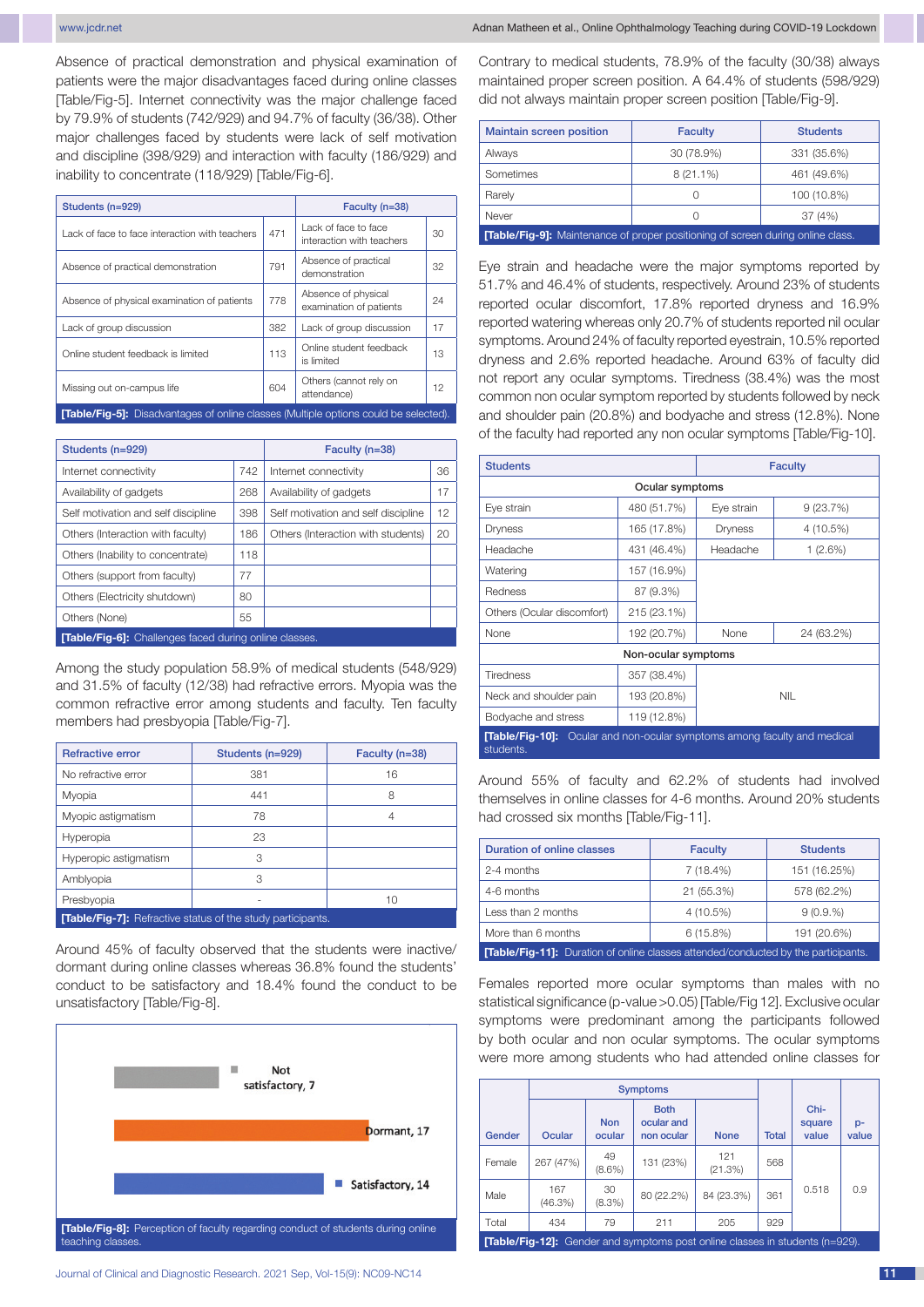more than four months with statistical significance (p-value=0.045) [Table/Fig-13].

|                                         |                                                                                     |                      | <b>Symptoms</b>                         |                   |              |                         |             |
|-----------------------------------------|-------------------------------------------------------------------------------------|----------------------|-----------------------------------------|-------------------|--------------|-------------------------|-------------|
| <b>Duration</b><br>of online<br>classes | Ocular                                                                              | <b>Non</b><br>ocular | <b>Both</b><br>ocular and<br>non-ocular | <b>None</b>       | <b>Total</b> | Chi-<br>square<br>value | p-<br>value |
| Less than<br>2 months                   | 8<br>$(88.9\%)$                                                                     | 0                    | $1(11.1\%)$                             | 0                 | 9            |                         |             |
| $2 - 4$<br>months                       | 73<br>(48.3%)                                                                       | 14<br>$(9.3\%)$      | 25 (16.6%)                              | 39<br>$(25.8\%)$  | 151          |                         |             |
| $4 - 6$<br>months                       | 280<br>$(48.4\%)$                                                                   | 47<br>$(8.1\%)$      | 133 (23%)                               | 118<br>$(20.4\%)$ | 578          | 17.25                   | $0.045*$    |
| More than<br>6 months                   | 73<br>(38.2%)                                                                       | 18<br>$(9.4\%)$      | 52 (27.2%)                              | 48<br>$(25.1\%)$  | 191          |                         |             |
| Total                                   | 434                                                                                 | 79                   | 211                                     | 205               | 929          |                         |             |
|                                         | <b>[Table/Fig-13]:</b> Duration of online classes and symptoms of students (n=929). |                      |                                         |                   |              |                         |             |

Power Point based lecture was the most preferred method of teaching among medical students (20.5%) and faculty (76.3%) [Table/Fig-14].

| Preferred method of teaching                                                                                    | Students (n=929) | Faculty (n=38) |
|-----------------------------------------------------------------------------------------------------------------|------------------|----------------|
| Case based demonstration                                                                                        | 106 (11.4%)      | 1 (2.6%)       |
| Interactive lecture with innovative ideas like<br>conducting quiz                                               | 108 (11.6%)      | 7 (18.4%)      |
| Power point based lecture                                                                                       | 190 (20.5%)      | 29 (76.3%)     |
| Video based lecture                                                                                             | 89 (9.6%)        | $1(2.6\%)$     |
| Others (Offline face to face interaction)                                                                       | 117 (12.6%)      |                |
| Others (Video lectures with white board)                                                                        | 137 (14.7%)      |                |
| Others (Private lectures)                                                                                       | $6(0.6\%)$       |                |
| <b>[Table/Fig-14]:</b> Preferred method of teaching among medical students and faculty.<br>$n=753$ for students |                  |                |

Live viva was the most preferred method of assessment among faculty (55.3%) whereas students preferred MCQs (34.9%) followed by live viva (15.5%) and written exam at home (9%). Eleven percent of students preferred both live viva and MCQs, 5.5 % preferred all the options and 4% preferred no assessment to be done during the pandemic [Table/Fig-15].

| Preferred method of online assessment                                                | Students (n=929) | Faculty (n=38) |  |  |  |  |
|--------------------------------------------------------------------------------------|------------------|----------------|--|--|--|--|
| Multiple choice questions                                                            | 324 (34.9%)      | 17 (44.7%)     |  |  |  |  |
| Live viva                                                                            | 144 (15.5%)      | 21 (55.3%)     |  |  |  |  |
| Written examination at home                                                          | 84 (9%)          |                |  |  |  |  |
| Others (Both live viva and MCQ)                                                      | 102 (11%)        |                |  |  |  |  |
| Others (No assessment)                                                               | 37 (4%)          |                |  |  |  |  |
| Others (All of the above)                                                            | 51 (5.5%)        |                |  |  |  |  |
| <b>Table/Fig-15]:</b> Preferred method of online assessment.<br>$n=742$ for students |                  |                |  |  |  |  |

Almost all study participants preferred the duration of online classes to be less than one hour. Around 61% of medical students agreed that lack of physical activity due to lockdown has affected their academic performance.

When questioned about the break from online classes, 57.8% students and 47.4% faculty preferred 2-3 days break in every two months, 25.4% students and 36.8% faculty preferred weekly off, 12.9% students and 13.2% faculty preferred 4-7 days break in every four months and 3.9% students and 2.6% faculty preferred 10 days break in every six months [Table/Fig-16].

| Preferred break for online classes                        | <b>Students</b> | <b>Faculty</b> |
|-----------------------------------------------------------|-----------------|----------------|
| 2-3 days off every two months                             | 537             | 18             |
| 4-7 days off every four months                            | 120             | 5              |
| 10 days off every six months                              | 36              |                |
| No break needed (weekly off is enough)                    | 236             | 14             |
| <b>Table/Fig-16]:</b> Preferred break for online classes. |                 |                |

Though 50.4% medical students agreed that conducting online classes is a good alternative to classroom lectures in the current scenario, most of them (79.3% of medical students and 84.2% of faculty) disagreed to continue with online classes even after the pandemic. To our surprise, more number of students wanted to come to college for theory (58.6%) and practical classes (61.8%) despite the current situation. In spite of being instructed not to attend college during the pandemic, 34 (3.7%) were students tested positive for COVID-19.

## **DISCUSSION**

During this COVID-19 lockdown online education has suddenly become an academic norm [1]. Until March 2020, no one knew that India would have to embrace a dramatic transition towards digital learning. Digital learning has definite advantages but not without drawbacks [1]. Present study has explored the attitude of the learners and teachers towards online teaching. Though the sample size of teachers was small, probably this is the first study with larger sample size of students.

In present study 70.2% of students used mobile phones for attending classes, similar to a study conducted by Roberts N and Rees M [8] among university students attending lectures, which observed 45% of the students used mobile phones. Various studies including those done by Martinez IG et al., and Murphy A et al., have found that students preferred using mobile phones over other devices to attend online classes [9,10].

When this study was conducted, more than 50% of students and faculty had attended online classes for 4-6 months. This duration would prolong as the pandemic gets extended. Participants were questioned on symptoms post online classes. The symptoms were grouped into ocular, non ocular, both ocular and non ocular and no symptoms. Females reported marginally more symptoms post online classes, however there was no statistical significance between the gender and the symptoms (p-value >0.05). The symptoms were predominantly ocular among the participants. This study observed an increasing trend in the presence of both ocular and non ocular symptoms as the participants attended online classes for more number of months. Statistical significance was noted between the duration and the symptoms post online classes (p-value <0.05) Ocular and non ocular symptoms can be minimised by following the standard guidelines [11-14]. According to the United States occupational safety and health administration, the preferred viewing distance of the monitor is at least 20 inches away placed in front at or below the eye level [11]. In smaller screens the letters size may be increased. The letters may distort due to excessive tilting of monitor and also their form gets altered by affecting the contrast [12]. The monitor should not be tilted and must always be placed perpendicular to the line of sight [13,14]. Usage of mobile phones for longer durations might lead to eye strain [15] which would result in disinterest in learning. Most of the symptoms could be minimised with proper positioning of the screen [14], as the faculty in this study who always maintained the screen position reported less/nil symptoms. The study participants preferred the duration of online classes to be less than one hour. Attention span could be improved by reducing the time of the online lectures and by adding interactivity [16].

The participants' feedback regarding their e-learning experience during the pandemic was solicited in the study survey. Around 79% of medical students and 84.2% of faculty disagreed to continue with online classes after the pandemic.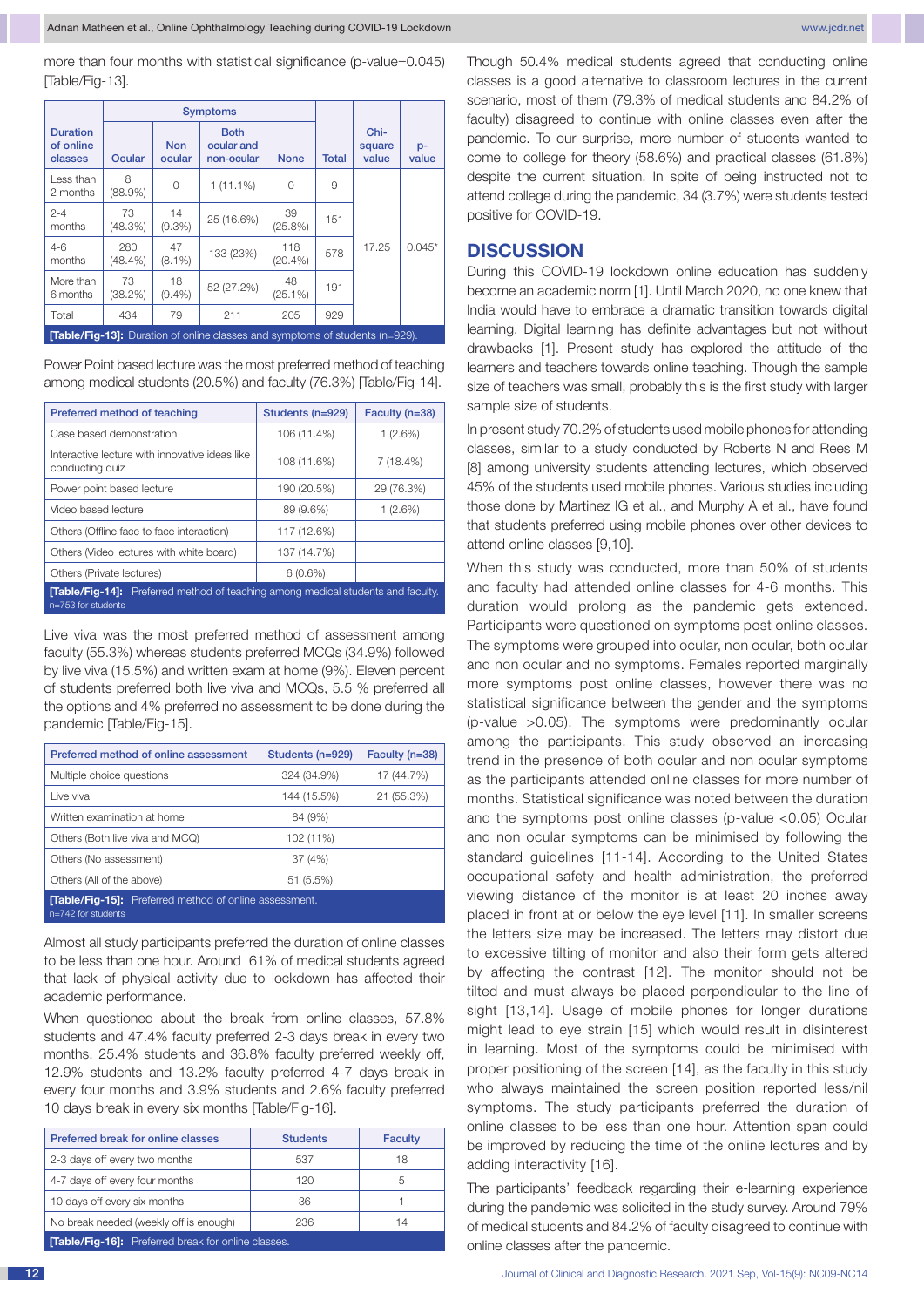Poor connectivity and availability of gadgets were the major drawbacks during online classes which were in agreement with a short survey conducted by Sud R et al., [5]. In present study, around 45% of the faculty felt that students were inactive/ dormant during classes when compared with conventional face to face teaching. For effective learning the students and teachers interaction along with the social support are the essential ingredients [17]. Collaborative learning would make students interactive and involve themselves in the learning process [17]. With all the drawbacks, online teaching still holds the relevance particularly in current pandemic situation. Recent meta-analysis has observed that online teaching is not less effective than offline classes and beneficial for undergraduate teaching [18].

In present study, 3.7% students were tested positive for COVID-19 during the 2020 lockdown; this number could have gone higher if they had visited the college. Decision to close, partially close or open colleges should be guided by a risk-based approach, to maximise the learning, health of the students and teachers and prevent the spread of COVID-19 in the community [19,20].

According to a previous research conducted in Indonesia, medical students were considered to be, or at least can act as additional intermediate vectors for COVID-19 transmission [21]. There is also an apprehension among health professionals that students who might use Personal Protective Equipments (PPE) which is always limited in number/availability might further add additional burden on teaching/treating physicians. Considering all of these conditions, teaching medical education in clinical settings alone does not justify these horrifying risks [22-24]. Based on what is learned from this study, further modifications should be made to provide students and faculty with the safest environment possible.

#### **Limitation(s)**

The sample size of faculty was small in present study; a larger sample size of faculty would have given more definitive perception among them. Owing to current lockdown, eye examination could not be performed because of which authors couldn't quantify the ocular complaints stated by the participants.

#### **Recommendation(s)**

Authors would like to recommend courses empowered with interactive videos, creation of opportunities for student- instructor communication, implementation of virtual reality, ease to navigate learning management system to find course materials, discussions, assessments and records. Teachers are expected to obtain and provide regular feedback on students' performance.

From ophthalmologist perspective authors would like to suggest the following recommendations: Choosing a suitable monitor and an appropriate position and distance to reduce eye strain. And also to follow 20-20-20 rule popularised by Anshel J [25] (20 minutes of screen time- look at 20 feet away distance- for 20 seconds) to prevent computer vision syndrome [26,27]. Regular eye checkups for early detection of refractive errors and other ocular ailments are needed, which may affect the academic performance of the students.

# **CONCLUSION(S)**

The use of digital technology in teaching has still not been adapted by the medical students. Rather than e-learning the students are inclined more towards conventional face to face method of teaching. Necessary measures should to be taken for improving e-teaching quality by the authorities and faculty for the enhanced students learning. This study gives an insight of students and teachers mentality towards the online classes.

#### **Acknowledgement**

Authors would like to acknowledge and thank Professors-Kavitha, Namitha Bhuvaneshwari, Sanjeev kumar Puri, Sanjiv Agrawal, Srikanth. K, Shruthi Hegde, Raja. AM, Rajendra Prasad, Rajalakshmi and Yogeswari. A and Doctors- M. Meera, Raghavendra and Suma Elangovan who helped us to collect the data from the students.

## **REFERENCES**

- [1] Mishra L, Gupta T, Shree A. Online teaching-learning in higher education during lockdown period of COVID-19 pandemic. International Journal of Educational Research Open. 2020;1:100012.
- [2] Nenagh K, Rachel G. Face-to-face or face-to-screen? Undergraduates' opinions and test performance in classroom vs. online learning. Front Psychol. 2014;5:1278.
- [3] Bhanderi DJ, Choudhary S, Doshi VG. A community-based study of asthenopia in computer operators. Indian J Ophthalmol. 2008;56:51-55.
- [4] Mishra D, Nair AG, Gandhi RA, Gogate PJ, Mathur S, Bhushan P, et al. The impact of COVID-19 related lockdown on ophthalmology training programs in India–Outcomes of a survey. Indian J Ophthalmol. 2020;68:999-1004.
- [5] Sud R, Sharma P, Budhwar V, Khanduja S. Undergraduate ophthalmology teaching in COVID-19 times: Students' perspective and feedback. Indian J Ophthalmol. 2020;68:1490-91.
- [6] Desai D, Sen S, Desai S, Desai R, Dash S. Assessment of online teaching as an adjunct to medical education in the backdrop of COVID-19 lockdown in a developing country- An online survey. Indian J Ophthalmol. 2020;68:2399-403.
- [7] Likert R. A technique for the measurement of attitudes. Archives of Psychology. 1932;22:140-55.
- [8] Roberts N, Rees M. Student use of mobile devices in university lectures. Australas J Educ Technol. 2014;30:4.
- [9] Martinez IG, Sanchiz DC, Batanero JMF, Rosa ALDL. Using mobile devices for improving learning outcomes and teachers' professionalization. Sustainability. 2019;11:6917.
- [10] Murphy A, Farley H, Lane M, Hafeez-Baig A, Carter B. Mobile learning anytime, anywhere: What are our students doing? Australas J Inf Syst. 2014;18(3).
- [11] https://www.osha.gov/SLTC/etools/computerworkstations/components\_monitors. html.
- [12] Grosso D, Bellini A, Zambelli P, Troiano P, Di Bisceglie M, Bergamaschi A, et al. Efficienza lavorativa e condizioni illuminotecniche: Studio sperimentale [Work efficiency and lighting conditions: an experimental study]. G Ital Med Lav Ergon. 2007;29(3 Suppl):256-58.
- [13] Office Ergonomics Handbook. 5<sup>th</sup> ed. Occupational Health Clinics for Ontario Workers. 2008:46-53.
- [14] Bali J, Neeraj N, Bali RT. Computer vision syndrome: A review. J Clin Ophthalmol Res. 2014;2:61-68.
- [15] Parasuraman S, Sam AT, Yee SWK, Chuon BLC, Ren LY. Smartphone usage and increased risk of mobile phone addiction: A concurrent study. Int J Pharm Investig. 2017;7(3):125-31.
- [16] Geri N, Winer A, Zaks B. A learning analytics approach for evaluating the impact of interactivity in online video lectures on the attention span of students. Interdisciplinary Journal of e-Skills and Lifelong Learning. 2017;13:215-28.
- [17] Oliver R, Herrington JA, Herrington AJ, Reeves T. Representing authentic learning designs supporting the development of online communities of learners. Journal of Learning Design. 2008;2(2):01-21.
- [18] Pei L, Wu H. Does online learning work better than offline learning in undergraduate medical education? A systematic review and meta-analysis. Med Educ Online. 2019;24(1):1666538.
- [19] UNICEF, WHO, IFRC 2020. Key Messages and Actions for COVID-19 Prevention and Control in Schools. (https://www.unicef.org/reports/key-messages-andactions-coronavirus-disease-covid-19-prevention-and-control-schools, accessed 10 March 2020).
- [20] UNESCO, UNICEF, World Bank, World Food Programme. Framework for reopening schools, April 2020 (https://unesdoc.unesco.org/ark:/48223/pf0000 373348, accessed 01 April 2020).
- [21] Daroedono E, Siagian FE, Alfarabi M, Cing JM, Arodes ES, Sirait RH, et al. The impact of COVID-19 on medical education: our students' perception on the practice of long distance learning. Int J Community Med Public Health. 2020;7:2790-96.
- [22] Rose S. Medical student education in the time of COVID-19. JAMA. 2020:E1-E2. [23] Ahmed H, Allaf M, Elghazaly H. COVID-19 and medical education. Lancet Infect Dis. 2020;20(5):79.
- [24] Miller DG, Pierson L, Doernberg S. The role of medical students during the COVID-19 Pandemic. Annals of Internal Medicine. 2020.
- [25] Anshel J, ed., Visual Ergonomics Handbook. New York: Taylor and Francis, (2005).